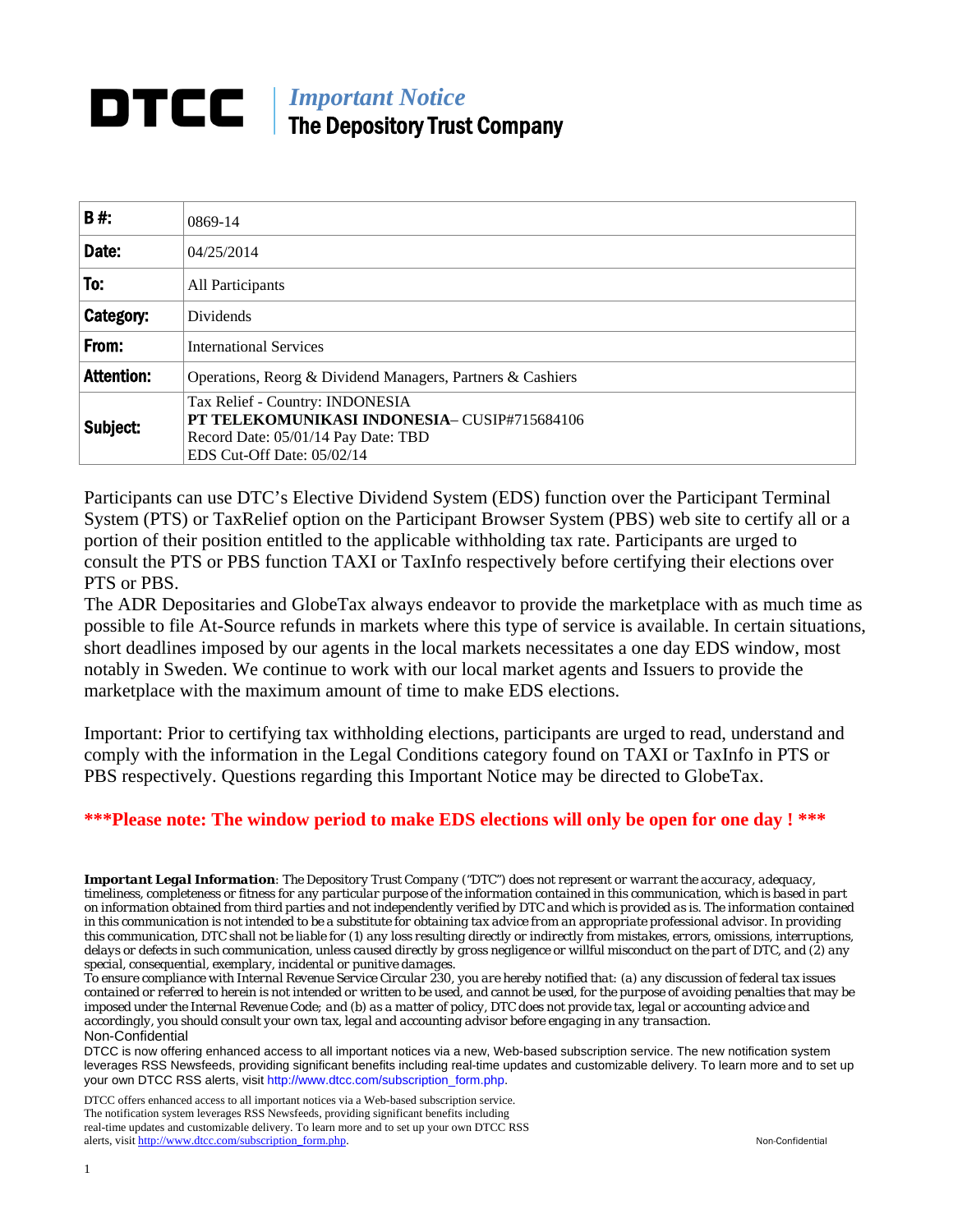

# PLEASE NOTE: 1 DAY EDS WINDOW

### **PT Telekomunikasi Indonesia** has

announced a cash dividend. BNY MELLON acts as Depositary for the company's American Depositary Share ("DS") program.

Using DTC's Elective Dividend System ("EDS") function over the Participant Terminal System ("PTS"), participants may certify all or a portion of their position entitled to the applicable withholding tax rates. Use of EDS will permit entitlement amounts to be paid through DTC.

On Depositary Share Pay Date, all non-Indonesian resident holders will receive this dividend net of Indonesian statutory withholding tax of 20% with the possibility to reclaim as outlined in the Eligibility Matrix below.

## **DIVIDEND EVENT DETAILS**

| <b>COUNTRY OF ISSUANCE</b>                                                  | <b>INDONESIA</b>                             |
|-----------------------------------------------------------------------------|----------------------------------------------|
| <b>ISSUE</b>                                                                | <b>PT TELEKOMUNIKASI</b><br><b>INDONESIA</b> |
| CUSIP#                                                                      | 715684106                                    |
| <b>DEPOSITARY</b>                                                           | <b>BNY MELLON</b>                            |
| <b>DEPOSITARY SHARE</b><br><b>RECORD DATE</b>                               | May 1, 2014                                  |
| <b>DEPOSITARY SHARE PAY</b><br><b>DATE</b>                                  | <b>TRD</b>                                   |
| <b>DEPOSITARY SHARE</b><br><b>GROSS DIVIDEND RATE</b><br><b>ON PAY DATE</b> | <b>TBA</b>                                   |
| ORD GROSS DIVIDEND<br>RATE ON PAY DATE                                      | IDR 102.401                                  |
| <b>RATIO</b>                                                                | 200 ORD: 1 DS                                |
| STATUTORY WHT RATE                                                          | 20%                                          |

## **CHARGES & DEADLINES**

| <b>FILING METHOD</b>              | <b>BATCH</b>                           | <b>PAYMENT</b><br><b>METHOD</b> | <b>DEPOSITARY</b><br><b>SERVICE</b><br><b>CHARGE</b>    | <b>MINIMUM SERVICE</b><br><b>CHARGE PER</b><br><b>BENEFICIAL</b><br><b>OWNER</b> | <b>FINAL SUBMISSION</b><br><b>DEADLINE</b><br>(ALL TIMES EST) |
|-----------------------------------|----------------------------------------|---------------------------------|---------------------------------------------------------|----------------------------------------------------------------------------------|---------------------------------------------------------------|
| <b>RELIEF AT</b><br><b>SOURCE</b> | <b>PAYMENT ON DS</b><br><b>PAYDATE</b> | VIA DTC/<br><b>EDS</b>          | <b>UP TO \$0.0075</b><br>per DEPOSITARY<br>SHARE ("DS") | \$0                                                                              | May 2, 2014; 8PM EST                                          |
| <b>QUICK REFUND</b>               | APROX, PAYMENT<br>SEPTEMBER, 2014      | <b>CHECK</b>                    | <b>UP TO \$0.0075</b><br>per DEPOSITARY<br>SHARE ("DS") | \$0                                                                              | May 19, 2014; 8PM EST                                         |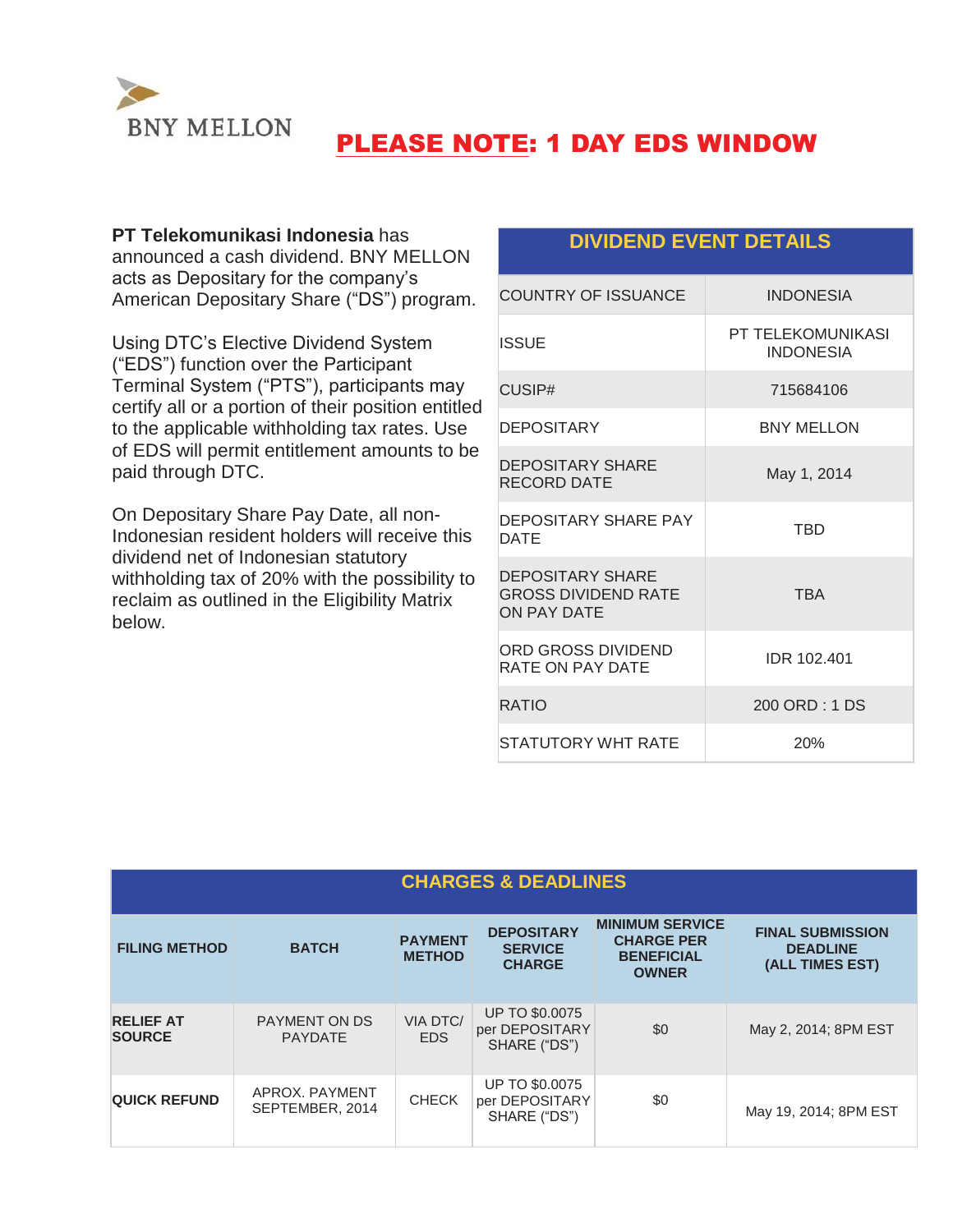| <b>RELIEF AT SOURCE/ QUICK REFUND ("EDS") ELIGIBILITY MATRIX</b> |
|------------------------------------------------------------------|
|------------------------------------------------------------------|

| <b>RATE DESCRIPTION</b> | <b>RECLAIM</b><br><b>RATE</b> | <b>ELIGIBLE RESIDENTS</b>                  | <b>DOCUMENTATION REQUIRED</b>                                                                                                                                        |
|-------------------------|-------------------------------|--------------------------------------------|----------------------------------------------------------------------------------------------------------------------------------------------------------------------|
| <b>UNFAVORABLE 20%</b>  | $0\%$                         | NON-TREATY COUNTRIES                       | <b>NONE</b>                                                                                                                                                          |
| <b>FAVORABLE - 15%</b>  | 5%                            | TREATY COUNTRIES<br>(SEE TAX TABLE)        | APPENDIX A<br>1)<br>FORM DGT-1 OR FORM DGT-2<br>(2)<br><b>IRS FORM 6166 /</b><br>3)<br>CERTIFICATION OF RESIDENCY                                                    |
| <b>FAVORABLE - 12%</b>  | 8%                            | <b>TREATY COUNTRIES</b><br>(SEE TAX TABLE) | APPENDIX A<br>$\left( \begin{matrix} 1 \end{matrix} \right)$<br>FORM DGT-1 OR FORM DGT-2<br>(2)<br>3)<br><b>IRS FORM 6166 /</b><br><b>CERTIFICATION OF RESIDENCY</b> |
| <b>FAVORABLE - 10%</b>  | 10%                           | <b>TREATY COUNTRIES</b><br>(SEE TAX TABLE) | 1)<br>APPENDIX A<br>FORM DGT-1 OR FORM DGT-2<br>2)<br>3)<br><b>IRS FORM 6166 /</b><br>CERTIFICATION OF RESIDENCY                                                     |

**PARTICIPATING IN RELIEF AT SOURCE IS WHOLLY VOLUNTARY AND DISCRETIONARY, HOWEVER, IT IS THE ONLY WAY TO OBTAIN THE REDUCED WITHHOLDING TAX RATE ON THE PAYABLE DATE.**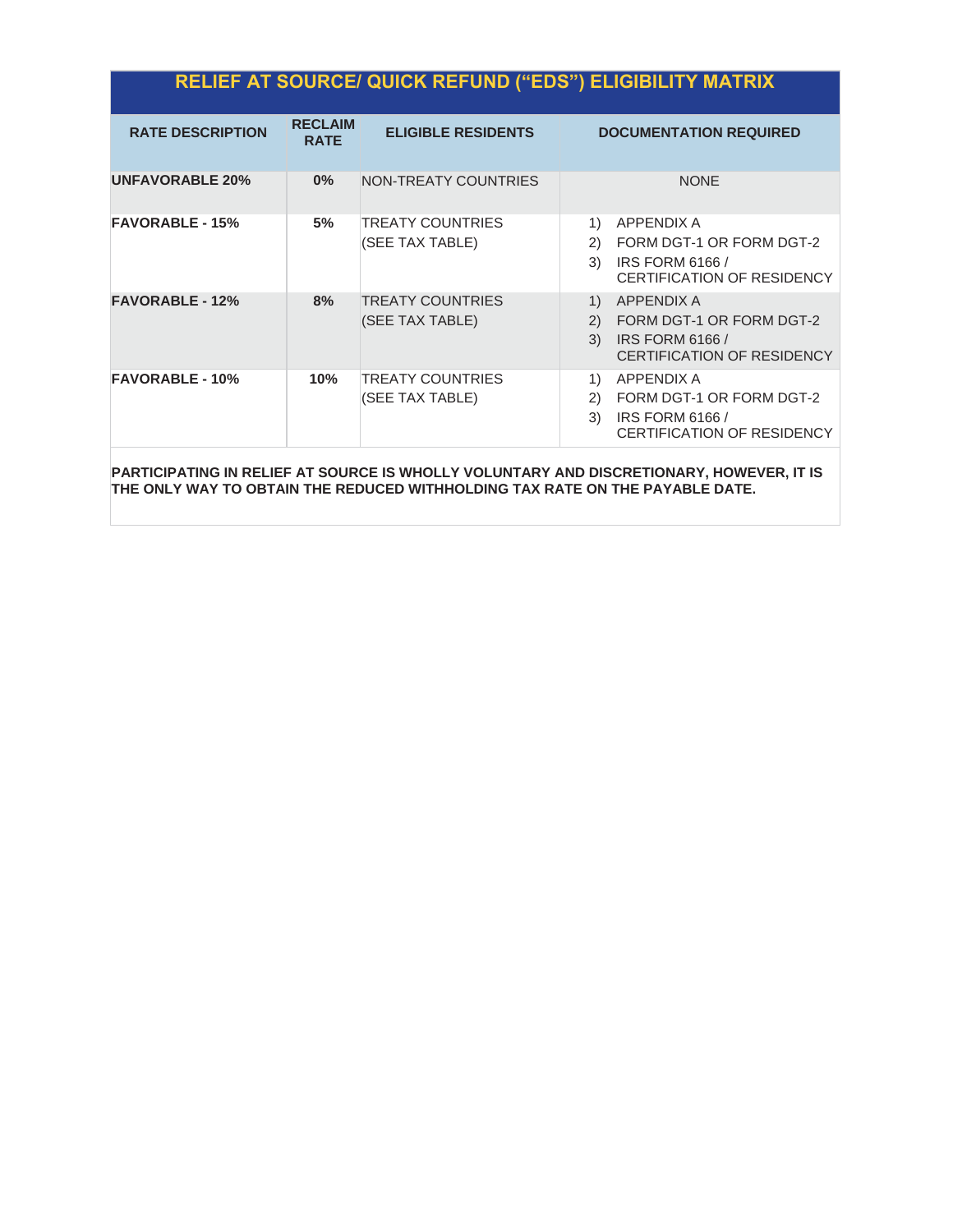# **DESCRIPTION OF VARIOUS DOCUMENTATION (RELIEF AT SOURCE & QUICK REFUND)**

| <b>DOCUMENT NAME</b>                | <b>DESCRIPTION</b>                                                                                                                                                                                                                                                                                                                                                                                                                                                                                                                                                                                    | <b>ORIGINAL / COPY</b> | <b>SIGNATURE</b><br><b>REQUIREMENT</b> |
|-------------------------------------|-------------------------------------------------------------------------------------------------------------------------------------------------------------------------------------------------------------------------------------------------------------------------------------------------------------------------------------------------------------------------------------------------------------------------------------------------------------------------------------------------------------------------------------------------------------------------------------------------------|------------------------|----------------------------------------|
| <b>IRS FORM 6166</b>                | Issued by the U.S. Internal Revenue Service, stating<br>the name and tax payer identification number of the<br>beneficial owner. It must be issued within 1 year<br>of payment date for the Relief at Source and Quick<br>Refund process. Cannot be certified for any other<br>country.                                                                                                                                                                                                                                                                                                               | <b>ORIGINAL</b>        | <b>IRS REPRESENTATIVE</b>              |
| <b>APPENDIX A</b><br>(COVER LETTER) | Listing of Beneficial Owners. Required for all Relief at<br>Source and Quick Refund claims.                                                                                                                                                                                                                                                                                                                                                                                                                                                                                                           | <b>ORIGINAL</b>        | <b>DTC PARTICIPANT</b>                 |
| <b>FORM - DGT 1</b>                 | Certificate of Domicile Form to be completed by a<br><b>Beneficial Owner</b><br>-who is a resident of a country which has<br>concluded a double taxation convention with<br>Indonesia; AND<br>-who claims relief from Indonesia Income Tax in<br>respect of the following income earned in<br>Indonesia (Dividend, Interest, Royalties, Income<br>from Rendering Services, and Other Income)<br>subject to withholding tax in Indonesia<br>This form needs to be certified by the beneficial<br>owner's local tax office or in the case of U.S. residents<br>must be accompanied by an IRS Form 6166. | <b>ORIGINAL</b>        | <b>BENEFICIAL OWNER</b>                |
| <b>FORM - DGT 2</b>                 | Certificate of Domicile Form to be completed by a<br>beneficial owner:<br>- who is a banking Institution, OR<br>- claims relief from Indonesian Income Tax in<br>respect of income that arises from the transfer of<br>bonds or stocks which are traded or registered on<br>an Indonesian stock exchange and earned the<br>income or settled the transaction through a<br>custodian in Indonesia, other than Interest and<br>Dividends.<br>This form needs to be certified by the beneficial<br>owner's local tax office or in the case of U.S. residents<br>must be accompanied by an IRS Form 6166. | <b>ORIGINAL</b>        | <b>BENEFICIAL OWNER</b>                |

# **CONTACT DETAILS**

| PRIMARY CONTACT            | <b>SHERELLE ISAACS</b>                  |
|----------------------------|-----------------------------------------|
| DOMESTIC PHONE (U.S.)      | 1-800-915-3536                          |
| DOMESTIC FAX (U.S.)        | 1-800-985-3536                          |
| <b>INTERNATIONAL PHONE</b> | 1-212-747-9100                          |
| <b>INTERNATIONAL FAX</b>   | 1-212-747-0029                          |
| <b>EMAIL ADDRESS</b>       | SHERELLE_ISAACS@GLOBETAX.COM            |
| <b>COMPANY</b>             | BNY MELLON in C/O GLOBETAX              |
| <b>STREET ADDRESS</b>      | 90 BROAD STREET, 16 <sup>TH</sup> FLOOR |
| CITY/STATE/ZIP             | NEW YORK, NY 10004                      |
| ADDITIONAL CONTACTS        | <b>RITA PATEL</b>                       |
|                            | JONATHAN STAAKE                         |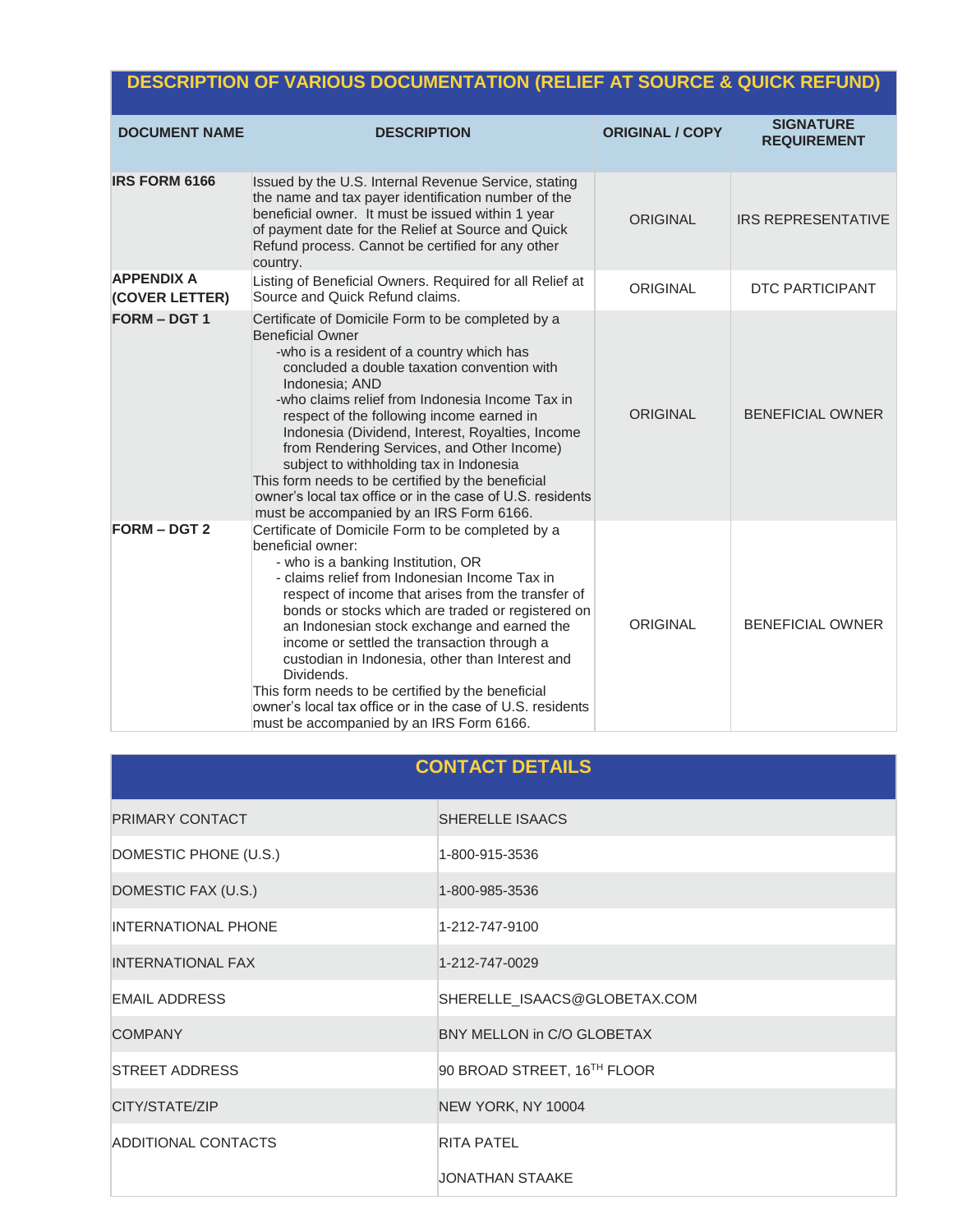| <b>FREQUENTLY ASKED QUESTIONS (FAQs)</b>                                                                                                                                      |                                                                                                                                                                                                                                                                                                                                                                                                                                                                                                 |  |  |  |  |  |
|-------------------------------------------------------------------------------------------------------------------------------------------------------------------------------|-------------------------------------------------------------------------------------------------------------------------------------------------------------------------------------------------------------------------------------------------------------------------------------------------------------------------------------------------------------------------------------------------------------------------------------------------------------------------------------------------|--|--|--|--|--|
| <b>RELIEF AT SOURCE QUESTIONS</b>                                                                                                                                             |                                                                                                                                                                                                                                                                                                                                                                                                                                                                                                 |  |  |  |  |  |
| <b>QUESTION</b>                                                                                                                                                               | <b>ANSWER</b>                                                                                                                                                                                                                                                                                                                                                                                                                                                                                   |  |  |  |  |  |
| IS THERE A RELIEF AT SOURCE PROCESS FOR THIS EVENT?                                                                                                                           | YES, PLEASE ELECT FAVORABLE POSITION VIA EDS.                                                                                                                                                                                                                                                                                                                                                                                                                                                   |  |  |  |  |  |
| CAN THE CUSTODIAN OR AGENT COMPLETE THE DGT FORM ON<br>BEHALF OF THEIR CLIENT?                                                                                                | NO, THE DGT FORM MUST BE COMPLETED AND SIGNED BY THE<br>ULTIMATE BENEFICIAL OWNER                                                                                                                                                                                                                                                                                                                                                                                                               |  |  |  |  |  |
| CAN OMNIBUS ACCOUNTS OBTAIN TAX RELIEF AT SOURCE?                                                                                                                             | NO, ALL ACCOUNTS MUST BE DISCLOSED AT THE BENEFICIAL OWNER<br>LEVEL.                                                                                                                                                                                                                                                                                                                                                                                                                            |  |  |  |  |  |
| WHO IS THE ULTIMATE BENEFICIAL HOLDER?                                                                                                                                        | IIT IS THE TRUE RECIPIENT OF THE INCOME WHICH IS NOT THE<br>FOLLOWING: AN AGENT, A NOMINEE, A SHELL OR PAPER-BASED<br><b>COMPANY</b>                                                                                                                                                                                                                                                                                                                                                            |  |  |  |  |  |
| IF THE BENEFICIAL OWNER IS AN EXEMPTED INSTITUTION SPECIFIC<br>IN THE DOUBLE TAX TREATY AGREEMENT (DTTA), ARE THERE<br>DOCUMENTATION REQUIREMENTS?                            | THE BENEFICIAL OWNER IS TO PROVIDE DOCUMENT THAT PROVES IT IS<br>ITHE ORGANIZATION NOTED IN THE DTTA.                                                                                                                                                                                                                                                                                                                                                                                           |  |  |  |  |  |
| IIN THE BOTH FORMS DGT-1 AND DGT-2. THE BENEFICIAL OWNER IS<br>REQUIRED TO PROVIDE INFORMATION OF THE INDONESIAN<br>WITHHOLDING TAX AGENT. WHERE DO WE FIND SUCH INFORMATION? | TAX ID:<br>01.000.013-1.441.005<br>TELEKOMUNIKASI INDONESIA TBK, PT<br>NAME:<br>ADDRESS: JL. JAPATI NO. 1 BANDUNG 40133                                                                                                                                                                                                                                                                                                                                                                         |  |  |  |  |  |
| HOW FAR BACK CAN THE 6166 FORM BE DATED?                                                                                                                                      | THE DATE HAS TO BE AT THE LATEST ONE YEAR FROM THE PAYMENT<br><b>DATE</b>                                                                                                                                                                                                                                                                                                                                                                                                                       |  |  |  |  |  |
| DOES THE BENEFICIARIES NAME ON THE FORM 6166 NEED TO MATCH<br>THE DGT FORM?                                                                                                   | YES, THE BENEFICIARIES NAME ON BOTH DOCUMENTS SHOULD BE<br><b>IDENTICAL.</b>                                                                                                                                                                                                                                                                                                                                                                                                                    |  |  |  |  |  |
| WILL BNY MELLON / GLOBETAX ACCEPT CLAIMS FILED DIRECTLY TO<br>THEM BY BENEFICIAL OWNERS?                                                                                      | BNY MELLON IN C/O GLOBETAX ONLY ACCEPTS CLAIMS FILED BY THE<br>DTC PARTICIPANT WHO WAS HOLDING SECURITIES THROUGH DTC AND<br>ONLY TO THE EXTENT THAT DTC HAS REPORTED THESE HOLDINGS TO<br>US AS VALID RECORD DATE HOLDINGS. BENEFICIAL OWNERS ARE<br><b>REQUIRED TO FILE THEIR CLAIMS THROUGH THE CUSTODY CHAIN TO</b><br>THE DTC PARTICIPANT OF RECORD. ALL CLAIMS NOT RECEIVED<br>DIRECTLY FROM THE DTC PARTICIPANT WILL BE RETURNED TO THE<br>BENEFICIAL OWNER.                             |  |  |  |  |  |
| IS THE RELIEF AT SOURCE PROCESS FREE OF CHARGE?                                                                                                                               | NO. THIS TAX RELIEF AT SOURCE ASSISTANCE SERVICE IS WHOLLY<br>VOLUNTARY AND DISCRETIONARY AND OUTSIDE THE TERMS AND<br>CONDITIONS OF ANY APPLICABLE DEPOSIT AGREEMENT. FEES WILL BE<br>CHARGED FOR THIS SERVICE OF UP TO \$0.0075 PER DEPOSITARY<br>SHARE WITH NO MINIMUM, AND ANY OTHER CHARGES, FEES OR<br>EXPENSES PAYABLE BY OR DUE TO BNY MELLON OR ITS AGENTS.<br>INCLUDING THE CUSTODIAN OR TO TAX AUTHORITIES OR REGULATORS<br>. FEES PAID TO BNY MELLON MAY BE SHARED WITH ITS AGENTS. |  |  |  |  |  |
| IS THE PROCESS FOR TAX RELIEF OFFERED BY BNY MELLON AN<br><b>OPTIONAL PROCESS?</b>                                                                                            | YES, THIS IS A DISCRETIONARY, OPTIONAL SERVICE.                                                                                                                                                                                                                                                                                                                                                                                                                                                 |  |  |  |  |  |
| MAY INDONESIAN RESIDENTS BENEFIT FROM THE FAVORABLE RATE?                                                                                                                     | NO, THEY MAY NOT.                                                                                                                                                                                                                                                                                                                                                                                                                                                                               |  |  |  |  |  |
| WHAT DOCUMENTATION DO I NEED TO SUBMIT TO BNY MELLON TO<br>RECEIVE THE FAVORABLE RATE VIA EDS?                                                                                | YES, YOU MUST SEND BNY MELLON IN C/O GLOBETAX THE REQUIRED<br>DOCUMENTATION (APPENDIX A, FORM DGT-1 OR FORM DGT-2, AND IRS<br>FORM 6166/CERTIFICATION OF RESIDENCY)                                                                                                                                                                                                                                                                                                                             |  |  |  |  |  |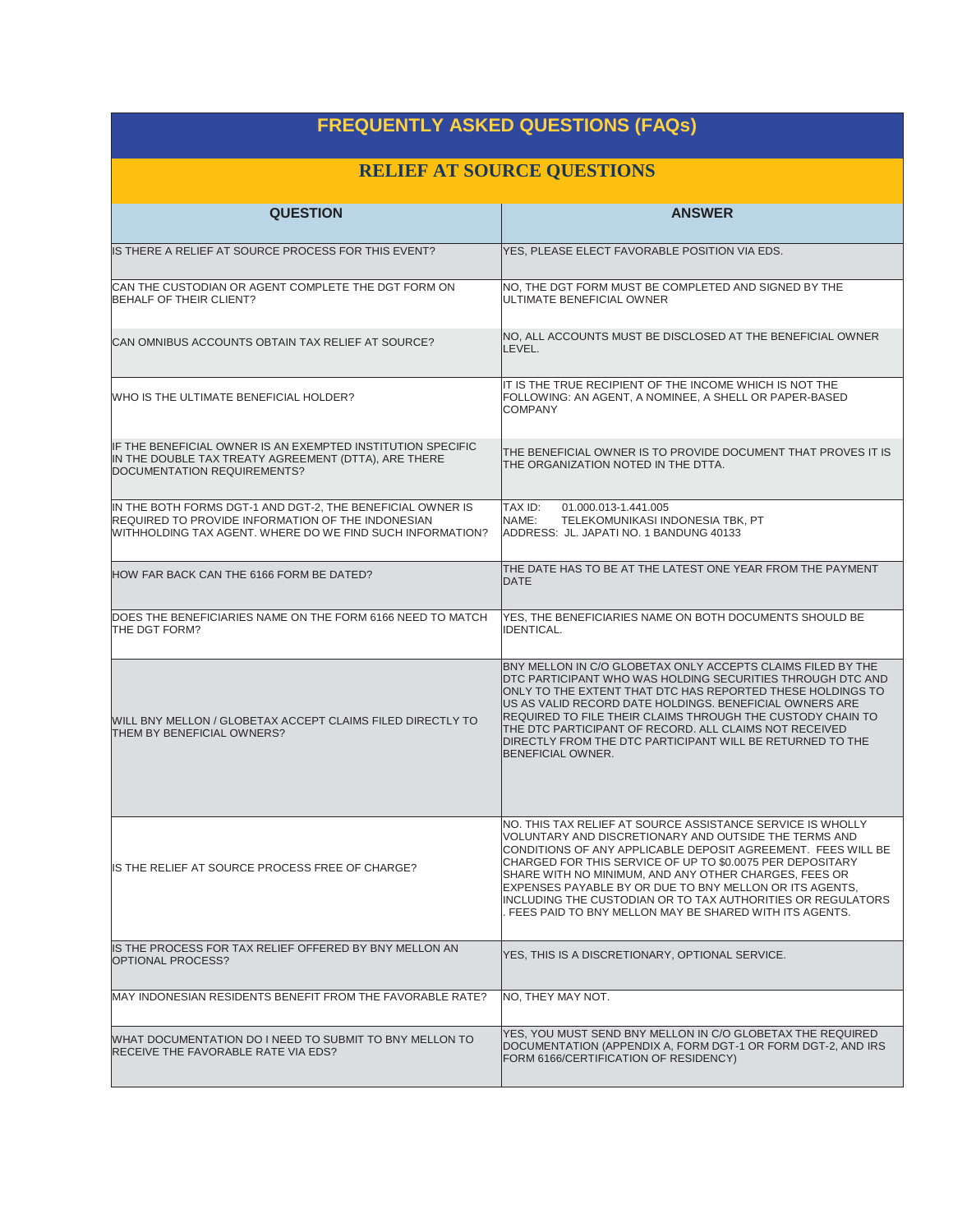# **FREQUENTLY ASKED QUESTIONS (FAQs)**

## **QUICK REFUND QUESTIONS**

| <b>QUESTION</b>                                                                                                          | <b>ANSWER</b>                                                                                                                                                                                                                                                                                                                                                                                                                                                                                                                                                                                                                                                                                          |
|--------------------------------------------------------------------------------------------------------------------------|--------------------------------------------------------------------------------------------------------------------------------------------------------------------------------------------------------------------------------------------------------------------------------------------------------------------------------------------------------------------------------------------------------------------------------------------------------------------------------------------------------------------------------------------------------------------------------------------------------------------------------------------------------------------------------------------------------|
| WHAT IS THE QUICK REFUND PROCESS?                                                                                        | THE QUICK REFUND PROCESS IS A LIMITED OPPORTUNITY, POST EDS<br>WINDOW, FOR PARTICIPANTS WHO MISSED THE EDS WINDOW TO<br>ELECT. OR WISH TO INCREASE THEIR FAVORABLE POSITION.                                                                                                                                                                                                                                                                                                                                                                                                                                                                                                                           |
| <b>IDO I NEED TO PHYSICALLY SEND ANY DOCUMENTS TO BNY MELLON</b><br>IN ORDER TO PARTICIPATE IN THE QUICK REFUND PROCESS? | YES, YOU MUST SEND BNY MELLON IN C/O GLOBETAX THE REQUIRED<br>DOCUMENTATION (APPENDIX A, FORM DGT-1 OR FORM DGT-2, AND IRS<br>FORM 6166/CERTIFICATION OF RESIDENCY)                                                                                                                                                                                                                                                                                                                                                                                                                                                                                                                                    |
| WILL I BE PAID THROUGH DTC FOR CLAIMS SUBMITTED THROUGH THE<br><b>QUICK REFUND PROCESS?</b>                              | NO, YOU WILL BE PAID BY CHECK.                                                                                                                                                                                                                                                                                                                                                                                                                                                                                                                                                                                                                                                                         |
| ONCE I SUBMIT A QUICK REFUND CLAIM, HOW LONG WILL IT TAKE TO<br>BE PAID?                                                 | IIT SHOULD GENERALLY OCCUR WITHIN APPROXIMATELY 4 MONTHS.                                                                                                                                                                                                                                                                                                                                                                                                                                                                                                                                                                                                                                              |
| IS THE QUICK REFUND PROCESS FREE OF CHARGE?                                                                              | INO. THIS TAX RECLAIM ASSISTANCE SERVICE IS WHOLLY VOLUNTARY<br>AND DISCRETIONARY AND OUTSIDE THE TERMS AND CONDITIONS OF<br>ANY APPLICABLE DEPOSIT AGREEMENT. FEES WILL BE CHARGED FOR<br>THIS ASSISTANCE SERVICE OF UP TO \$0.0075 PER DEPOSITARY SHARE<br>WITH NO MINIMUM. RECLAIMS RECEIVED POST DEADLINE CANNOT BE<br>ASSURED AND MAY BE SUBJECT TO A PER BENEFICIARY FEE AS WELL<br>AS OTHER CHARGES, FEES OR EXPENSES PAYABLE BY OR DUE TO BNY<br>MELLON OR ITS AGENTS, INCLUDING THE CUSTODIAN OR TAX<br>AUTHORITIES. IN ADDITION, CHARGES MAY APPLY TO ANY QUICK<br><b>REFUND CLAIMS REJECTED OR NOT ACCEPTED BY THE CUSTODIAN.</b><br>FEES PAID TO BNY MELLON MAY BE SHARED WITH ITS AGENTS. |
| IS THE QUICK REFUND PROCESS FOR TAX RELIEF OFFERED BY BNY<br>MELLON AN OPTIONAL PROCESS?                                 | YES, THIS IS A DISCRETIONARY, OPTIONAL SERVICE.                                                                                                                                                                                                                                                                                                                                                                                                                                                                                                                                                                                                                                                        |

| <b>TAX TABLE</b>                                                                                                                                                                                                                                                                                                                                                                                                                         |                             |  |  |  |  |
|------------------------------------------------------------------------------------------------------------------------------------------------------------------------------------------------------------------------------------------------------------------------------------------------------------------------------------------------------------------------------------------------------------------------------------------|-----------------------------|--|--|--|--|
| <b>COUNTRY</b>                                                                                                                                                                                                                                                                                                                                                                                                                           | <b>WITHHOLDING TAX RATE</b> |  |  |  |  |
| DENMARK, PHILLIPPINES, NON-TREATY COUNTRIES                                                                                                                                                                                                                                                                                                                                                                                              | 20%                         |  |  |  |  |
| ALGERIA, AUSTRALIA, AUSTRIA, BANGLADESH, BELGIUM, BRUNEI DARUSSALAM,<br>BULGARIA, CANADA, CZECH REPUBLIC, EGYPT, FINLAND, FRANCE, GERMANY,<br>HUNGARY, INDIA, ITALY, JAPAN, LUXEMBOURG, MALAYSIA, NEW ZEALAND,<br>INORWAY, PAKISTAN, POLAND, ROMANIA, RUSSIA, SINGAPORE, SOUTH AFRICA,<br>SOUTH KOREA, SPAIN, SRI LANKA, SWEDEN, SWITZERLAND, THAILAND, TURKEY,<br>UKRAINE, UNITED KINGDOM, UNITED STATES OF AMERICA, VENEZUELA, VIETNAM | 15%                         |  |  |  |  |
| <b>TUNISIA</b>                                                                                                                                                                                                                                                                                                                                                                                                                           | 12%                         |  |  |  |  |
| CHINA, JORDAN, KUWAIT, MEXICO, MONGOLIA, NETHERLANDS, NORTH KOREA,<br>PORTUGAL, SEYCHELLES, SLOVAKIA, SUDAN, SYRIA, TAIWAN, UNITED ARAB<br>EMIRATES, UZBEKISTAN                                                                                                                                                                                                                                                                          | 10%                         |  |  |  |  |

### **PLEASE NOTE: TAX RATES ARE SUBJECT TO CHANGE**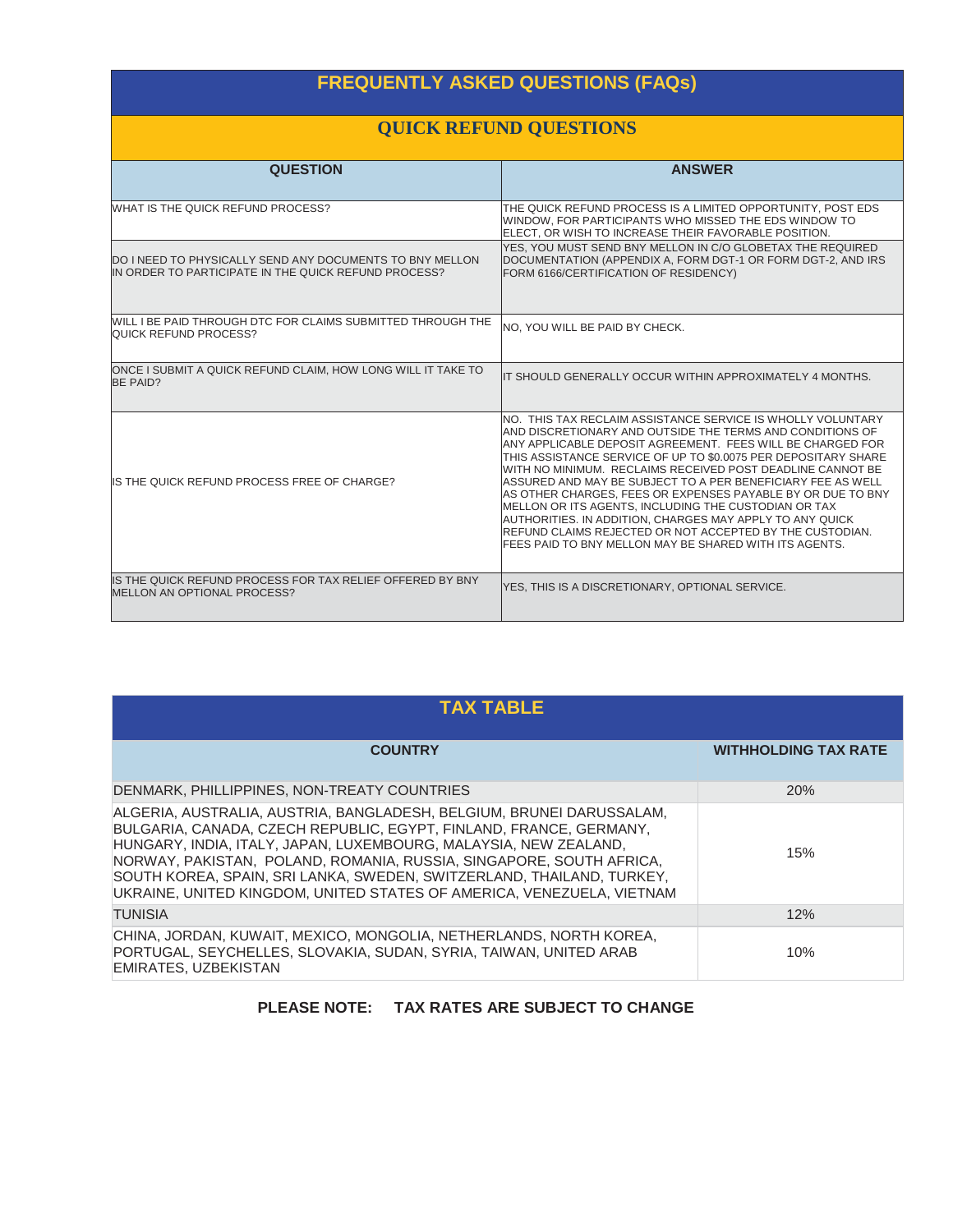**Warning and Disclaimer:** 

**BNY Mellon will not be responsible for the truth or accuracy of any submissions received by it and, by following the procedures set forth herein or otherwise submitting any information, all submitting holders of DSs, and their agents, shall be agreeing to indemnify and hold harmless BNY Mellon and its agents for any and all losses, liabilities, fees and (including reasonable fees and expenses of counsel) incurred by any of them in connection therewith or arising there from. BNY Mellon and its agents will be relying upon the truth and accuracy of any and all submissions received by them in connection with the tax relief process and shall hold submitting holders of DSs and their agents, liable and responsible for any losses incurred in connection therewith or arising there from. There is no guarantee that the applicable tax authorities or the applicable issuer will accept submissions for relief. Neither BNY Mellon nor its agents shall be responsible or liable to any holders of DSs in connection with any matters related to, arising from, or in connection with the tax relief process described herein.** 

**All tax information contained in this Important Notice is based on a good faith compilation of information obtained and received from multiple sources. The information is subject to change. Actual deadlines frequently vary from the statutory deadlines because of local market conditions and advanced deadlines set by local agents. To mitigate risk it is strongly advised that DTC Participants file their claims as soon as possible as the depositary and/or their agents will not be liable for claims filed less than six months before the specified deadline. In the event that local market rules, whether implemented by a local agent or a Tax Authority, conflict with the information provided in the important notice, either prior to or after publication, the local market rules will prevail.**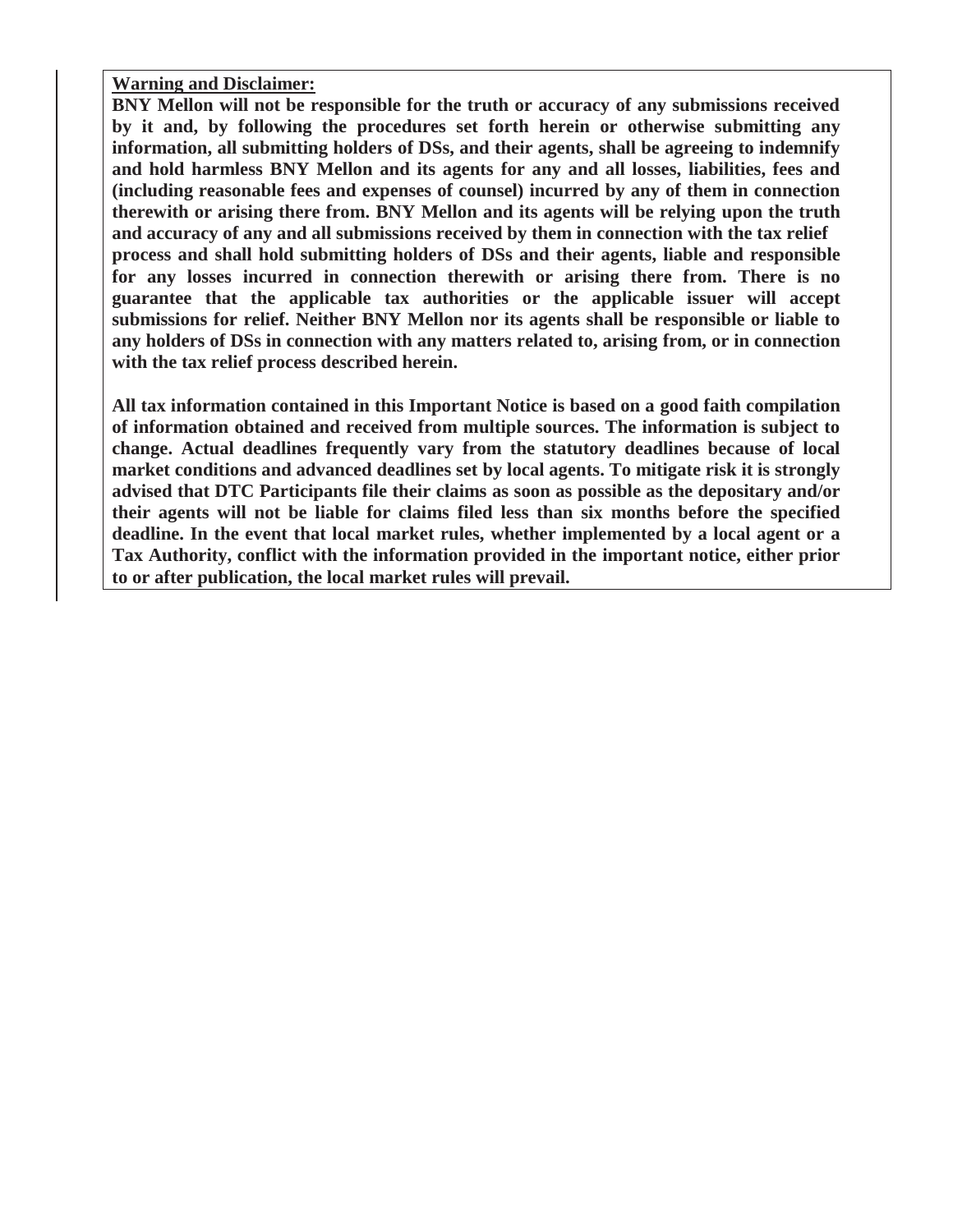|                                |                                                                                                          | CUSIP# 715684106                                                                                                                                                                                                                                                                                                                                                                                                                                                                                                                                                                                                                                                                                                                                                                                                                                                                                                                                                                                                                                                                                                                                                                                                                                                                                                                                      | request that<br>PT TELEKOMUNIKASI INDONESIA; CUSIP# 715684106, |                                       |                                     | to pay the fees of BNY Mellon of up to \$0.0075 per Depositary Share for the favorable rates (15%, 12%, 10%) for Relief at Source or Quick Refund and any other charges, fees or expenses<br>We hereby agree that this tax relief assistance service is wholly voluntary and discretionary and outside the terms and conditions of any applicable deposit agreement. We hereby accept and agree<br>payable by or due to BNY Mellon or its agents, including the (respective) custodian, in connection with the tax reclaim process, or to tax authorities or regulators (which fees, charges or expenses<br>may be deducted from the dividend or any other distribution or by billing or otherwise in BNY Mellon's discretion). We hereby agree that any such fees, charges or expenses may be due and | We hereby agree that in addition to statutory and documentation requirements and the deduction of fees, tax reclaim benefits will be subject to review and approval by the applicable custodian and<br>the applicable tax regulators, and that BNY Mellon is not providing any legal, tax, accounting or other professional advice on these matters and has expressly disclaimed any liability whatsoever | We certify that to the best of our knowledge that each of the beneficial owners identified above are eligible for the preferential rates as stated herein and we declare that we have performed all the | We will be fully liable for any and all claims, penalties and / or interest, including without limitation, any foreign exchange fluctuations associated therewith. BNY Mellon shall not be liable for the<br>failure to secure any refund. In consideration of the assistance of BNY Mellon and the custodian in processing such claims, we expressly agree that BNY Mellon and its agents or affiliates shall not |     | CONTACT INFO |                                      | PRINT NAME OF SIGNATORY | POSITION OF SIGNATORY |
|--------------------------------|----------------------------------------------------------------------------------------------------------|-------------------------------------------------------------------------------------------------------------------------------------------------------------------------------------------------------------------------------------------------------------------------------------------------------------------------------------------------------------------------------------------------------------------------------------------------------------------------------------------------------------------------------------------------------------------------------------------------------------------------------------------------------------------------------------------------------------------------------------------------------------------------------------------------------------------------------------------------------------------------------------------------------------------------------------------------------------------------------------------------------------------------------------------------------------------------------------------------------------------------------------------------------------------------------------------------------------------------------------------------------------------------------------------------------------------------------------------------------|----------------------------------------------------------------|---------------------------------------|-------------------------------------|--------------------------------------------------------------------------------------------------------------------------------------------------------------------------------------------------------------------------------------------------------------------------------------------------------------------------------------------------------------------------------------------------------------------------------------------------------------------------------------------------------------------------------------------------------------------------------------------------------------------------------------------------------------------------------------------------------------------------------------------------------------------------------------------------------|-----------------------------------------------------------------------------------------------------------------------------------------------------------------------------------------------------------------------------------------------------------------------------------------------------------------------------------------------------------------------------------------------------------|---------------------------------------------------------------------------------------------------------------------------------------------------------------------------------------------------------|--------------------------------------------------------------------------------------------------------------------------------------------------------------------------------------------------------------------------------------------------------------------------------------------------------------------------------------------------------------------------------------------------------------------|-----|--------------|--------------------------------------|-------------------------|-----------------------|
|                                |                                                                                                          | TELEKOMUNIKASI INDONESIA;                                                                                                                                                                                                                                                                                                                                                                                                                                                                                                                                                                                                                                                                                                                                                                                                                                                                                                                                                                                                                                                                                                                                                                                                                                                                                                                             | (DTC Participant Name)                                         | , receive their entitled tax reclaim. | Depositary<br><b>Shares</b><br>#    |                                                                                                                                                                                                                                                                                                                                                                                                                                                                                                                                                                                                                                                                                                                                                                                                        |                                                                                                                                                                                                                                                                                                                                                                                                           |                                                                                                                                                                                                         | <b>TELEPHONE</b>                                                                                                                                                                                                                                                                                                                                                                                                   | FAX |              |                                      |                         |                       |
| (DTC Participant's Letterhead) |                                                                                                          |                                                                                                                                                                                                                                                                                                                                                                                                                                                                                                                                                                                                                                                                                                                                                                                                                                                                                                                                                                                                                                                                                                                                                                                                                                                                                                                                                       |                                                                | Number<br>Tax ID                      |                                     |                                                                                                                                                                                                                                                                                                                                                                                                                                                                                                                                                                                                                                                                                                                                                                                                        |                                                                                                                                                                                                                                                                                                                                                                                                           |                                                                                                                                                                                                         |                                                                                                                                                                                                                                                                                                                                                                                                                    |     |              |                                      |                         |                       |
|                                |                                                                                                          |                                                                                                                                                                                                                                                                                                                                                                                                                                                                                                                                                                                                                                                                                                                                                                                                                                                                                                                                                                                                                                                                                                                                                                                                                                                                                                                                                       | authorized representative of<br>৳                              | Country of<br>Residence               |                                     |                                                                                                                                                                                                                                                                                                                                                                                                                                                                                                                                                                                                                                                                                                                                                                                                        |                                                                                                                                                                                                                                                                                                                                                                                                           |                                                                                                                                                                                                         |                                                                                                                                                                                                                                                                                                                                                                                                                    |     |              | <b>SENEFICIAL OWNER</b>              |                         | relief fee minimum    |
|                                |                                                                                                          | h                                                                                                                                                                                                                                                                                                                                                                                                                                                                                                                                                                                                                                                                                                                                                                                                                                                                                                                                                                                                                                                                                                                                                                                                                                                                                                                                                     | May 1, 2014<br>PTS Number)<br><b>IDTCF</b>                     | Complete<br><b>Address</b>            |                                     |                                                                                                                                                                                                                                                                                                                                                                                                                                                                                                                                                                                                                                                                                                                                                                                                        |                                                                                                                                                                                                                                                                                                                                                                                                           |                                                                                                                                                                                                         |                                                                                                                                                                                                                                                                                                                                                                                                                    |     |              | <b>MINIMUM SERVICE CHARGE</b><br>PER | S                       | $$0$ tax              |
|                                | Globe Tax as Agent for BNY Mellon<br>New York, New York 10004-2205<br>90 Broad Street, 16th Floor<br>Тo: | settlement, fine, penalty, demand, claim, cost or expense (including without limitation fees and expenses of defending itself or enforcing this agreement) arising out of or in connection herewith.<br>have any liability for, and we shall indemnify, defend and hold each of BNY Mellon and is agents and affiliates harmless from and against, any and all loss, liability, damage, judgment,<br>*** IF THERE ARE MORE THAN 7 BENEFICIAL HOLDERS, PLEASE CALL THE NUMBER ABOVE AND WE WILL SEND YOU A PRE-<br>FORMATTED DISK. PLEASE RETURN THE DISK AND THE HARD COPY WITH THE REQUIRED AUTHORIZED SIGNATURES TO THE<br>payable whether or not a successful reduction in rate or reclamation is obtained. We hereby agree that fees paid to BNY Mellon may be shared with its Agents.<br>necessary due diligence to satisfy ourselves as to the accuracy of the information submitted to us by these beneficial owners.<br>Incorrect claims and/or elections could result in fines and/or penalties<br>the upcoming cash dividend payable to holders as of<br>Phone: 1-800-915-3536  Fax: 1-800-985-3536<br>(Contact Name)<br>Re: Withholding Certification for<br>for any loss howsoever arising from or in reliance hereto.<br>holding shares at Cede & Co. under DTC#<br>Name of Beneficiary<br>I/We the undersigned<br><b>ADDRESS ABOVE.</b> | CHARGES                                                        | DEPOSITARY SERVICE CHARGE             | UP TO \$0.0075 per DEPOSITARY SHARE | UP TO \$0.0075 per DEPOSITARY SHARE                                                                                                                                                                                                                                                                                                                                                                                                                                                                                                                                                                                                                                                                                                                                                                    |                                                                                                                                                                                                                                                                                                                                                                                                           |                                                                                                                                                                                                         |                                                                                                                                                                                                                                                                                                                                                                                                                    |     |              |                                      |                         |                       |
|                                |                                                                                                          |                                                                                                                                                                                                                                                                                                                                                                                                                                                                                                                                                                                                                                                                                                                                                                                                                                                                                                                                                                                                                                                                                                                                                                                                                                                                                                                                                       |                                                                |                                       |                                     |                                                                                                                                                                                                                                                                                                                                                                                                                                                                                                                                                                                                                                                                                                                                                                                                        |                                                                                                                                                                                                                                                                                                                                                                                                           |                                                                                                                                                                                                         |                                                                                                                                                                                                                                                                                                                                                                                                                    |     |              | METHOD<br><b>FILING</b>              | SOURCE<br>RELIEF<br>눇   | QUICK<br>REFUND       |

FILING<br>METHOD

**QUICK** 

**APPENDIX A – COVER LETTER**

APPENDIX A - COVER LETTER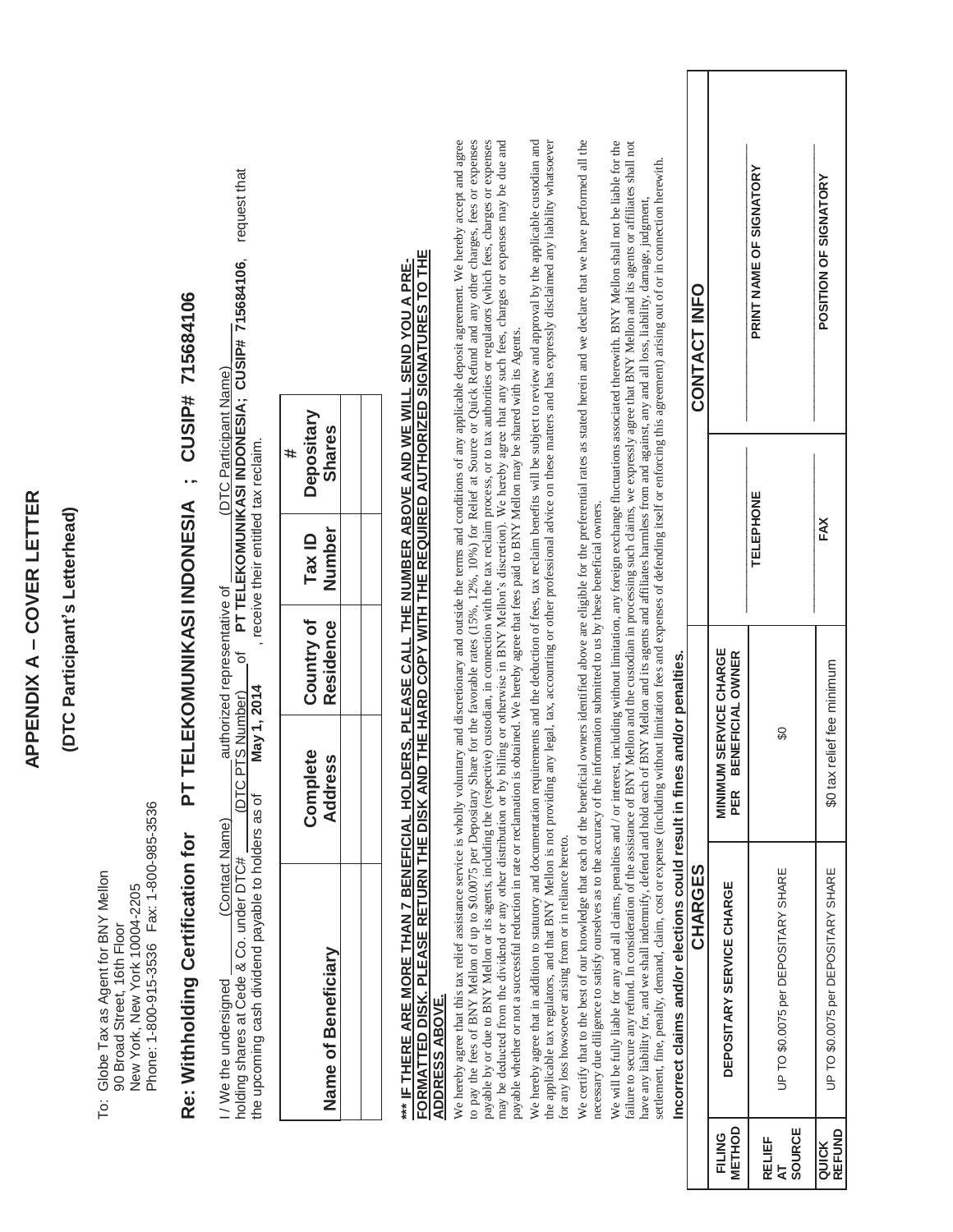

**MINISTRY OF FINANCE OF THE REPUBLIC OF INDONESIA DIRECTORATE GENERAL OF TAXES** 

### **CERTIFICATE OF DOMICILE OF NON RESIDENT FOR INDONESIA TAX WITHHOLDING (FORM – DGT 1)**

#### **Guidance:**

This form is to be completed by a person (which includes a body of person, corporate or non corporate):

- who is a resident of a country which has concluded a Double Taxation Convention (DTC) with Indonesia; and
- who claims relief from Indonesia Income Tax in respect of the following income earned in Indonesia (dividend, interest, royalties, income from rendering services, and other income) subject to withholding tax in Indonesia.

### **Do not use this form for:**

- a banking institution, or
- a person who claims relief from Indonesia Income Tax in respect of income arises from the transfer of bonds or stocks which traded or registered in Indonesia stock exchange and earned the income or settled the transaction through a Custodian in Indonesia, other than interest and dividend.

All particulars in the form are to be properly furnished, and the form shall be signed as completed. This form must be certified by the Competent Authority or his authorized representative or authorized tax office in the country where the income recipient is a taxpayer resident before submitted to Indonesia withholding agent.

| <b>INCOME RECIPIENT:</b><br><b>INDONESIA WITHHOLDING AGENT:</b><br>Part I<br>Tax ID Number<br>(2)<br>Tax ID Number<br>(5)<br>Name<br>Name<br>(3)<br>(6)<br>Address<br>$\sim$ (4)<br>Address<br>(7)<br>Part II:<br><b>DECLARATION BY THE INCOME RECIPIENT:</b><br>I, (full name)<br>(8) hereby declare that I have examined the<br>information provided in this form and to the best of my knowledge and belief it is true, correct, and complete. I further<br>declare that $\Box$ I am $\Box$ this company is not an Indonesia resident taxpayer. (Please check the box accordingly)<br>(9)<br>$/$ $/$ $(10)$<br>$(11)$ (12)<br>Signature of the income recipient or individual<br>Capacity in which acting Contact Number<br>Date (mm/dd/yy)<br>authorized to sign for the income recipient<br>Part III<br>CERTIFICATION BY COMPETENT AUTHORITY OR AUTHORIZED TAX OFFICE OF THE<br><b>COUNTRY OF RESIDENCE:</b><br>For the purpose of tax relief, it is hereby confirmed that the taxpayer mentioned in Part I is a resident in<br>(13) [name of the state] within the meaning of the Double Taxation Convention in accordance<br>with Double Taxation Convention concluded between Indonesia and Theorem Convention (14) Iname of the state of<br>residence].<br>Date (mm/dd/yyyy): $\frac{1}{\sqrt{1-\frac{1}{(17)}}}$<br><b>Official</b><br>(15)<br>Name and Signature of the Competent Authority or his<br>Stamp<br>(if any)<br>authorized representative or authorized tax office<br>Office address: | <b>NAME OF THE COUNTRY OF INCOME RECIPIENT</b><br>(1) |        |  |  |  |  |
|-------------------------------------------------------------------------------------------------------------------------------------------------------------------------------------------------------------------------------------------------------------------------------------------------------------------------------------------------------------------------------------------------------------------------------------------------------------------------------------------------------------------------------------------------------------------------------------------------------------------------------------------------------------------------------------------------------------------------------------------------------------------------------------------------------------------------------------------------------------------------------------------------------------------------------------------------------------------------------------------------------------------------------------------------------------------------------------------------------------------------------------------------------------------------------------------------------------------------------------------------------------------------------------------------------------------------------------------------------------------------------------------------------------------------------------------------------------------------------------------------------------|-------------------------------------------------------|--------|--|--|--|--|
|                                                                                                                                                                                                                                                                                                                                                                                                                                                                                                                                                                                                                                                                                                                                                                                                                                                                                                                                                                                                                                                                                                                                                                                                                                                                                                                                                                                                                                                                                                             |                                                       |        |  |  |  |  |
|                                                                                                                                                                                                                                                                                                                                                                                                                                                                                                                                                                                                                                                                                                                                                                                                                                                                                                                                                                                                                                                                                                                                                                                                                                                                                                                                                                                                                                                                                                             |                                                       |        |  |  |  |  |
|                                                                                                                                                                                                                                                                                                                                                                                                                                                                                                                                                                                                                                                                                                                                                                                                                                                                                                                                                                                                                                                                                                                                                                                                                                                                                                                                                                                                                                                                                                             |                                                       |        |  |  |  |  |
|                                                                                                                                                                                                                                                                                                                                                                                                                                                                                                                                                                                                                                                                                                                                                                                                                                                                                                                                                                                                                                                                                                                                                                                                                                                                                                                                                                                                                                                                                                             |                                                       |        |  |  |  |  |
|                                                                                                                                                                                                                                                                                                                                                                                                                                                                                                                                                                                                                                                                                                                                                                                                                                                                                                                                                                                                                                                                                                                                                                                                                                                                                                                                                                                                                                                                                                             |                                                       |        |  |  |  |  |
|                                                                                                                                                                                                                                                                                                                                                                                                                                                                                                                                                                                                                                                                                                                                                                                                                                                                                                                                                                                                                                                                                                                                                                                                                                                                                                                                                                                                                                                                                                             |                                                       |        |  |  |  |  |
|                                                                                                                                                                                                                                                                                                                                                                                                                                                                                                                                                                                                                                                                                                                                                                                                                                                                                                                                                                                                                                                                                                                                                                                                                                                                                                                                                                                                                                                                                                             |                                                       |        |  |  |  |  |
|                                                                                                                                                                                                                                                                                                                                                                                                                                                                                                                                                                                                                                                                                                                                                                                                                                                                                                                                                                                                                                                                                                                                                                                                                                                                                                                                                                                                                                                                                                             |                                                       |        |  |  |  |  |
|                                                                                                                                                                                                                                                                                                                                                                                                                                                                                                                                                                                                                                                                                                                                                                                                                                                                                                                                                                                                                                                                                                                                                                                                                                                                                                                                                                                                                                                                                                             |                                                       |        |  |  |  |  |
|                                                                                                                                                                                                                                                                                                                                                                                                                                                                                                                                                                                                                                                                                                                                                                                                                                                                                                                                                                                                                                                                                                                                                                                                                                                                                                                                                                                                                                                                                                             |                                                       |        |  |  |  |  |
| Capacity/designation of signatory                                                                                                                                                                                                                                                                                                                                                                                                                                                                                                                                                                                                                                                                                                                                                                                                                                                                                                                                                                                                                                                                                                                                                                                                                                                                                                                                                                                                                                                                           | (16)                                                  | $(18)$ |  |  |  |  |
| This form is available and may be downloaded at this website: http://www.pajak.go.id                                                                                                                                                                                                                                                                                                                                                                                                                                                                                                                                                                                                                                                                                                                                                                                                                                                                                                                                                                                                                                                                                                                                                                                                                                                                                                                                                                                                                        |                                                       |        |  |  |  |  |

*This certificate is valid for 12 (twelve) months commencing from the date of certification.*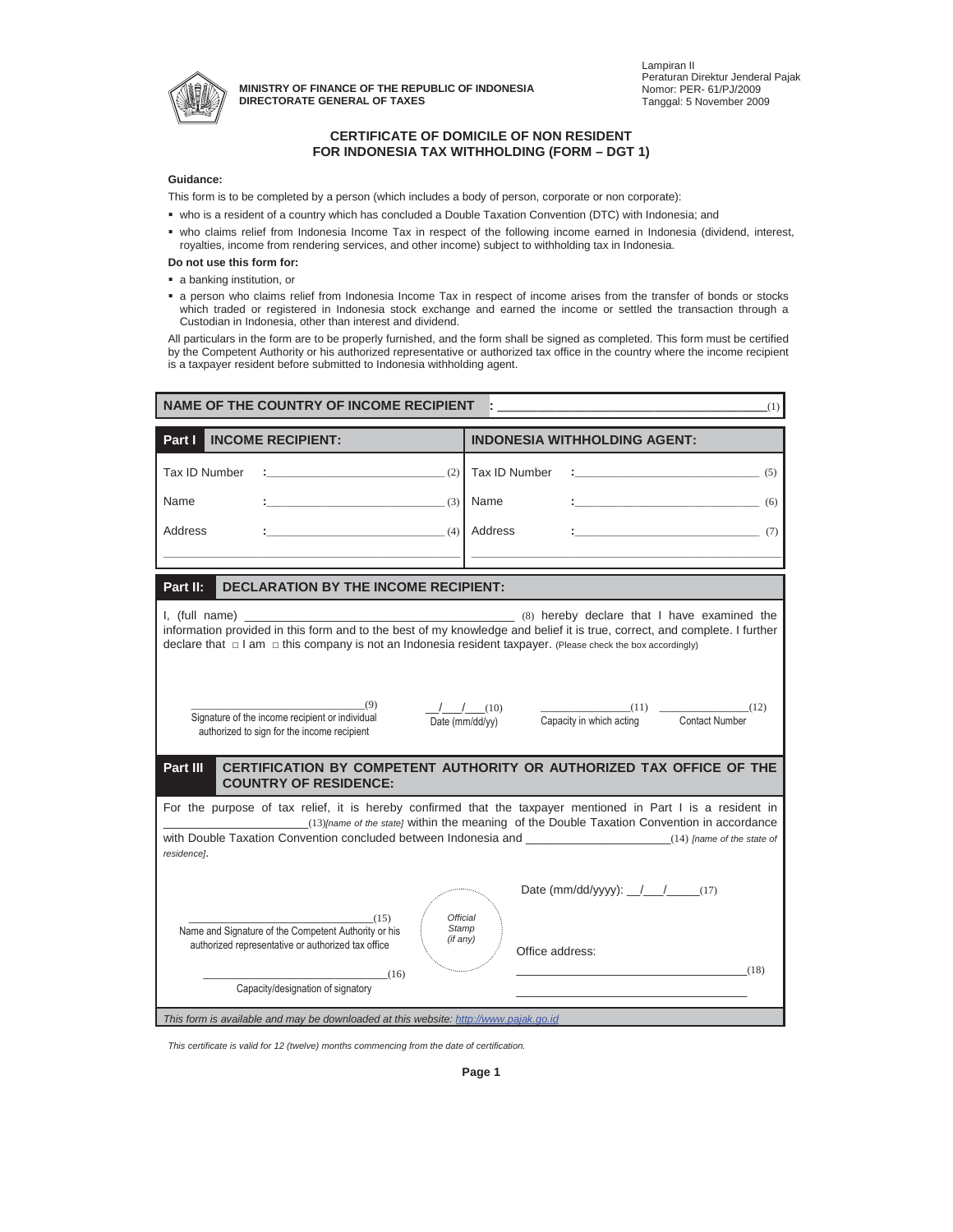| Part IV<br>TO BE COMPLETED IF THE INCOME RECIPIENT IS AN INDIVIDUAL                                                                                                                                                           |      |
|-------------------------------------------------------------------------------------------------------------------------------------------------------------------------------------------------------------------------------|------|
| 1. Name of Income Recipient : ___________                                                                                                                                                                                     | (19) |
| 2. Date of birth (mm/dd/yyyy) : $1/$ $(20)$ 3. Are you acting as an agent or a nominee? $\Box$ Yes $\Box$ No <sup>-1</sup>                                                                                                    | (21) |
| 4. Full address: the contract of the contract of the contract of the contract of the contract of the contract of the contract of the contract of the contract of the contract of the contract of the contract of the contract |      |
|                                                                                                                                                                                                                               | (22) |
| 5. Do you have permanent home in Indonesia? $\Box$ Yes $\Box$ No <sup>*</sup> ) (23)                                                                                                                                          |      |
| 6. In what country do you ordinarily reside?<br>(24)                                                                                                                                                                          |      |
| 7. Have you ever been resided in Indonesia? $\Box$ Yes $\Box$ No <sup>*</sup> ) If so, in what period? $\Box$ to $\Box$ to $\Box$ (25)                                                                                        |      |
|                                                                                                                                                                                                                               |      |
| 8. Do you have any office, or other place of business in Indonesia? $\Box$ Yes $\Box$ No <sup>*</sup> )                                                                                                                       | (26) |
|                                                                                                                                                                                                                               |      |
| Part V<br>TO BE COMPLETED IF THE INCOME RECIPIENT IS NON INDIVIDUAL                                                                                                                                                           |      |
| 1.                                                                                                                                                                                                                            |      |
| 2.                                                                                                                                                                                                                            |      |
| 3.<br>(29)                                                                                                                                                                                                                    |      |
| Address of branches, offices, or other place of business in Indonesia (if any): (30)<br>4.                                                                                                                                    |      |
|                                                                                                                                                                                                                               |      |
| Nature of business (i.e. Pension Fund, Insurance, Headquarters, Financing)<br>5.                                                                                                                                              | (31) |
| $\Box$ Yes $\Box$ No <sup>*)</sup><br>The company is listed in stock market and the shares are regularly traded.<br>6.                                                                                                        |      |
| If yes, please provide the name of the stock market: ___________________________<br>(32)                                                                                                                                      |      |
| $\Box$ Yes $\Box$ No <sup>*)</sup><br>The creation of the entity and/or the transaction structure is not motivated by reasons to take<br>7.<br>advantage of benefit of the DTC.<br>(33)                                       |      |
| $\Box$ Yes $\Box$ No <sup>*)</sup><br>The company has its own management to conduct the business and such management has an<br>8.<br>independent discretion.<br>(34)                                                          |      |
| $\Box$ Yes $\Box$ No <sup>7</sup><br>The company employs sufficient qualified personnel.<br>9.<br>(35)                                                                                                                        |      |
| $\Box$ Yes $\Box$ No <sup>*)</sup><br>10. The company engages in active conduct of a trade or business.<br>(36)                                                                                                               |      |
| $\Box$ Yes $\Box$ No <sup>*)</sup><br>11. The earned income is subject to tax in your country.<br>(37)                                                                                                                        |      |
| $\Box$ Yes $\Box$ No <sup>2</sup><br>12. No more than 50 per cent of the company's income is used to satisfy claims by other persons<br>(i.e. interest, royalties, other fees)<br>(38)                                        |      |
| <b>INCOME EARNED FROM INDONESIA IN RESPECT TO WHICH RELIEF IS CLAIMED</b><br>Part VI:                                                                                                                                         |      |
| 1. Dividend, Interest, or Royalties:                                                                                                                                                                                          |      |
| a. Type of Income:                                                                                                                                                                                                            | (39) |
| b. Amount of Income liable to withholding tax under Indonesian Law: IDR __                                                                                                                                                    | (40) |
| 2. Income from rendering services (including professional):                                                                                                                                                                   |      |
| a. Type of incomes:<br><u> 1989 - Johann John Harry Harry Harry Harry Harry Harry Harry Harry Harry Harry Harry Harry Harry Harry Harry</u>                                                                                   | (41) |
| b. Amount of Income liable to withholding tax under Indonesian Law: IDR ____________________________(42)                                                                                                                      |      |
| c. Period of engagement (mm/dd/yy): (43)                                                                                                                                                                                      |      |
| From: __/__/_____ to __/__/____<br>$\blacktriangleright$ From: __/__/_____ to __/__/____                                                                                                                                      |      |
| $\blacktriangleright$ From: __/__/_____ to __/__/____<br>$\blacktriangleright$ From: __/__/_____ to __/__/____                                                                                                                |      |
| 3. Other Type of Income:                                                                                                                                                                                                      |      |
| a. Type of incomes:<br><u> 144) - Andrea Andrewski, politik (</u>                                                                                                                                                             |      |
| b. Amount of Income liable to withholding tax under Indonesian Law: IDR                                                                                                                                                       | (45) |
| This form is available and may be downloaded at this website: http://www.pajak.go.id<br>*) Please check the appropriate box                                                                                                   |      |

I declare that I have examined the information provided in this form and to the best of my knowledge and belief it is true, correct, and complete.

> $\frac{1}{2}$ Date (mm/dd/yy)

Signature of the income recipient or individual authorized to sign for the income recipient

 $\overline{\phantom{a}}$  , where  $\overline{\phantom{a}}$ Capacity in which acting

 $\overline{\phantom{a}}$  ,  $\overline{\phantom{a}}$  ,  $\overline{\phantom{a}}$  ,  $\overline{\phantom{a}}$  ,  $\overline{\phantom{a}}$  ,  $\overline{\phantom{a}}$  ,  $\overline{\phantom{a}}$  ,  $\overline{\phantom{a}}$  ,  $\overline{\phantom{a}}$  ,  $\overline{\phantom{a}}$  ,  $\overline{\phantom{a}}$  ,  $\overline{\phantom{a}}$  ,  $\overline{\phantom{a}}$  ,  $\overline{\phantom{a}}$  ,  $\overline{\phantom{a}}$  ,  $\overline{\phantom{a}}$ Contact Number